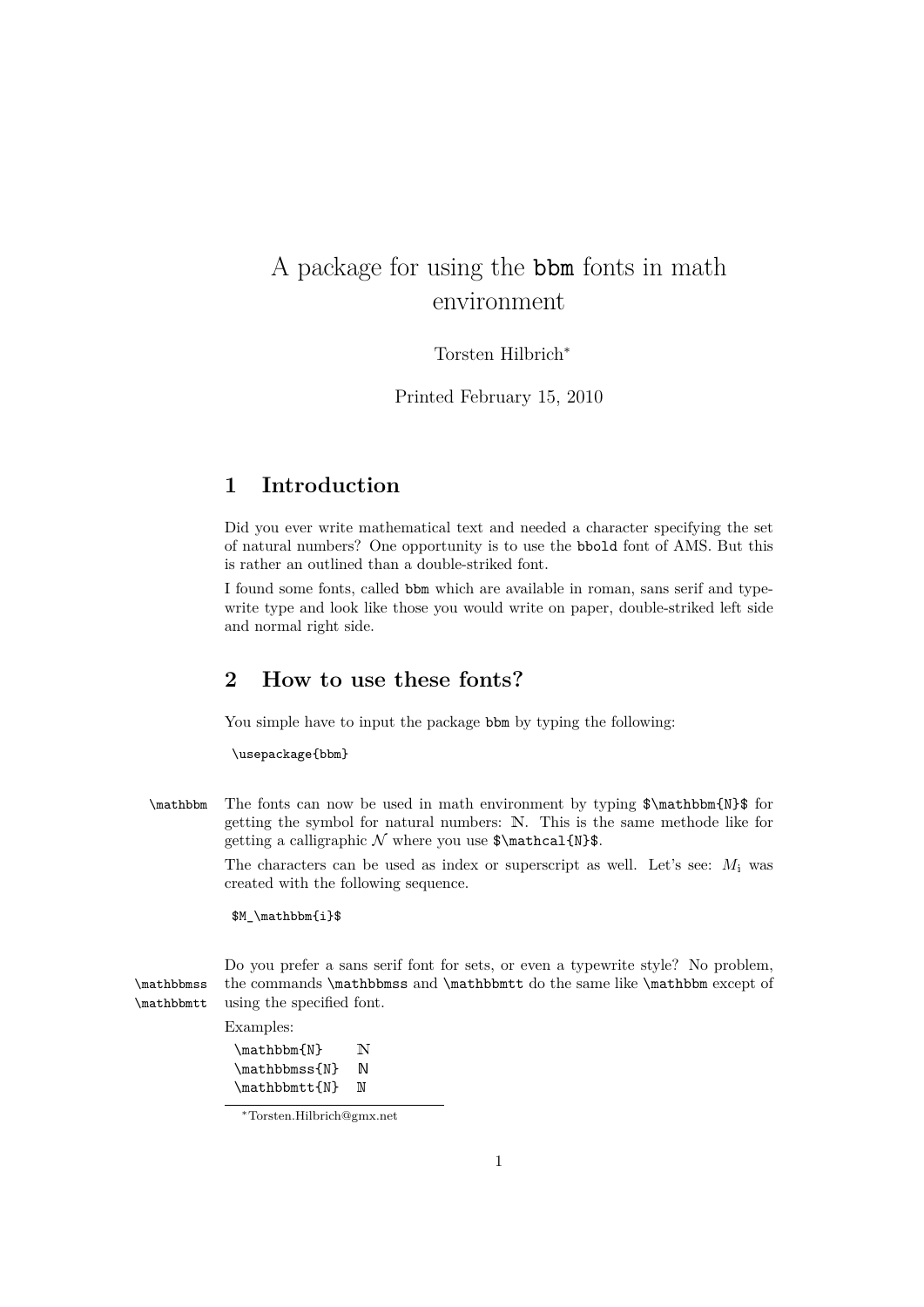Some often used sets can be described with the following letters:  $\mathbb{N}, \mathbb{R}, \mathbb{Z}, \mathbb{R}, \mathbb{Q},$ and C.

#### **2.1 What about bold symbols?**

By typing \mathbold or \mathversion{bold} you switch to the bold variant of some math symbols. The selection of math version must be done *outside* the math environment. Two of the fonts described above are available in bold extended series too, the roman and sans serif family. If you specify \mathbold before using the symbols, you can use bold letters. Let's see the examples again, now in bold version:

 $\mathbb{N}$  N \mathbbmss{N} N \mathbbmtt{N} N

## **3 Where to get the fonts?**

The fonts can be found at CTAN<sup>1</sup>, the directory is /tex-archive/fonts/cm/bbm. The BBM directory on CTAN contains a link to this location.

### **4 Implementation**

Here the driver file for the documentation.

```
1 \langle *divier \rangle2 \documentclass{ltxdoc}
3 \setlength{\parskip}{1ex plus 0,5ex minus 0,2ex}
4 \setlength{\parindent}{0pt}
5 \usepackage{bbm}
6 \begin{document}
7 \DocInput{bbm.dtx}
8 \end{document}
9 h/driveri
```
#### **4.1 The style file**

I simply declare some new math alphabets. If you want to now more about the font selection used by  $\text{LATEX } 2\varepsilon$  you should read fntguide.tex which is part of the distribution.

Some identification stuff

```
10 h∗packagei
11 \NeedsTeXFormat{LaTeX2e}
12 \ProvidesPackage{bbm}[\filedate\space V\space\fileversion
13 \space provides fonts for set symbols - TH]
```
 $^{1}$ e.g. ftp.dante.de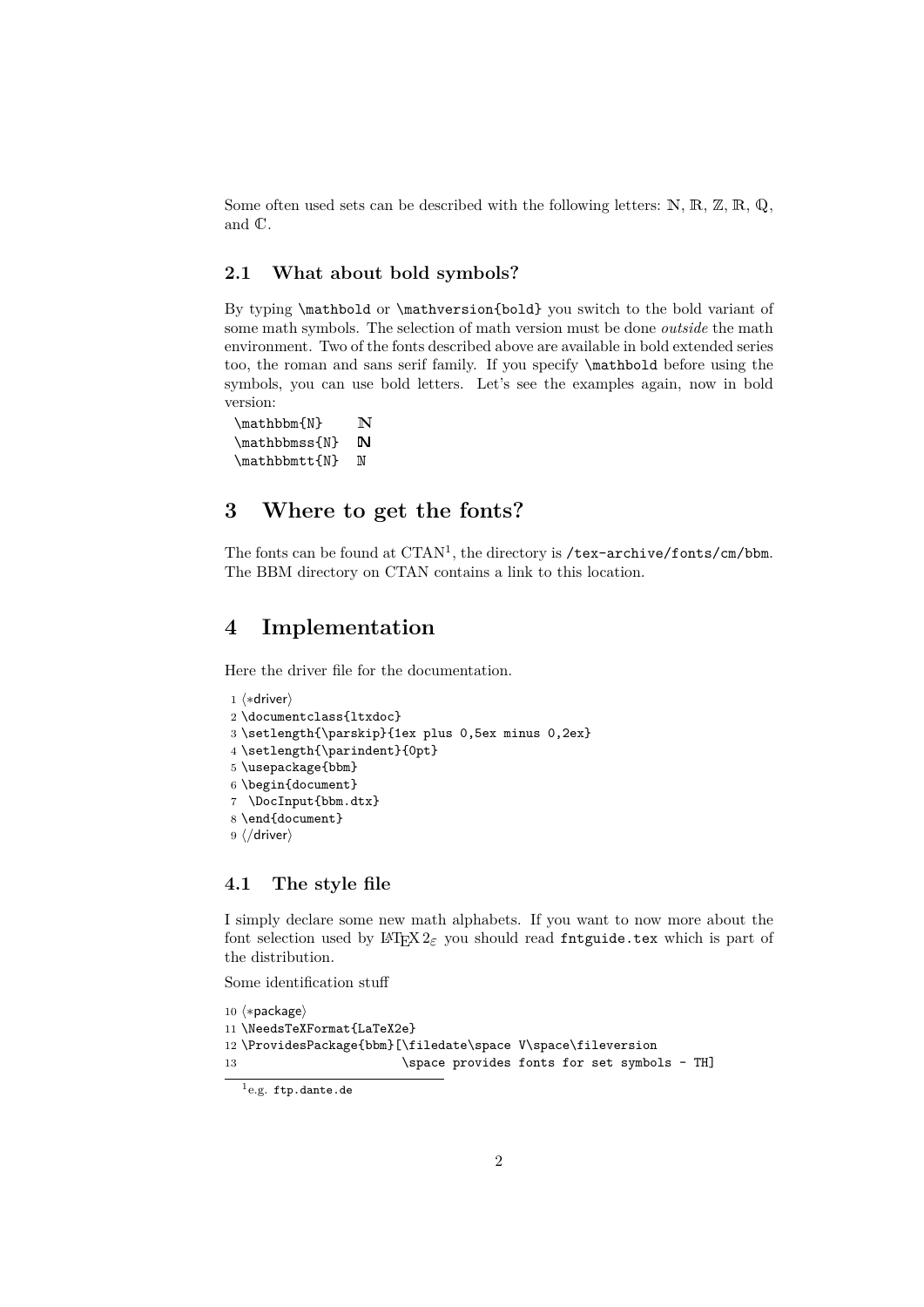First I declare \mathbbm as new math alphabet:

14 \DeclareMathAlphabet{\mathbbm}{U}{bbm}{m}{n}

and set the bold version of this font:

15 \SetMathAlphabet\mathbbm{bold}{U}{bbm}{bx}{n}

I decided to use the encoding U because the fonts aint complete. The contain lower and upper letters, the digits 1 and 2, brackets and parentheses.

The same definition is repeated for bbmss

```
16 \DeclareMathAlphabet{\mathbbmss}{U}{bbmss}{m}{n}
17 \SetMathAlphabet\mathbbmss{bold}{U}{bbmss}{bx}{n}
```
The typewrite font has no bold version those it's declared by

```
18 \DeclareMathAlphabet{\mathbbmtt}{U}{bbmtt}{m}{n}
19 h/packagei
```
#### **4.2 The font definition files**

LATEX 2*ε* knows now new math alphabets called bbm, bbmss and bbmtt. But it don't know, which files contains the information of the fonts. Font definition files (the files with extension .fd) are needed to inform  $\text{LTr} X 2_{\epsilon}$  about the new fonts. The whole mechanism of these files can be found in fntguide.tex in section 4.

```
20 \langle*bbm}
21 \ProvidesFile{ubbm.fd}[\filedate\space V\space\fileversion
22 \space Font definition for bbm font - TH]
23 \DeclareFontFamily{U}{bbm}{}
24 \DeclareFontShape{U}{bbm}{m}{n}
25 { <5> <6> <7> <8> <9> <10> <12> gen * bbm
26 <10.95> bbm10%
27 <14.4> bbm12%
28 <17.28><20.74><24.88> bbm17}{}
29 \DeclareFontShape{U}{bbm}{m}{sl}
30 { <5> <6> <7> bbmsl8%
31 <8> <9> <10> <12> gen * bbmsl
32 <10.95> bbmsl10%
33 <14.4> <17.28> <20.74> <24.88> bbmsl12}{}
```
As an example I will explain the following part.

```
34 \DeclareFontShape{U}{bbm}{bx}{n}
35 { <5> <6> <7> <8> <9> <10> <12> gen * bbmbx
36 <10.95> bbmbx10%
37 <14.4> <17.28> <20.74> <24.88> bbmbx12}{}
```
The first line means: the sizes 5, 6, 7, 8, 9, 10, 12 point can be directly generated because these fonts are available. The next line replaces the 10.95pt by the 10pt sized font scaled to 10.95pt size. All fonts greater than 12pt are scaled to the proper size using the 12pt font.

```
38 \DeclareFontShape{U}{bbm}{bx}{sl}
39 { <5> <6> <7> <8> <9> <10> <10.95> <12> <14.4> <17.28>%
```